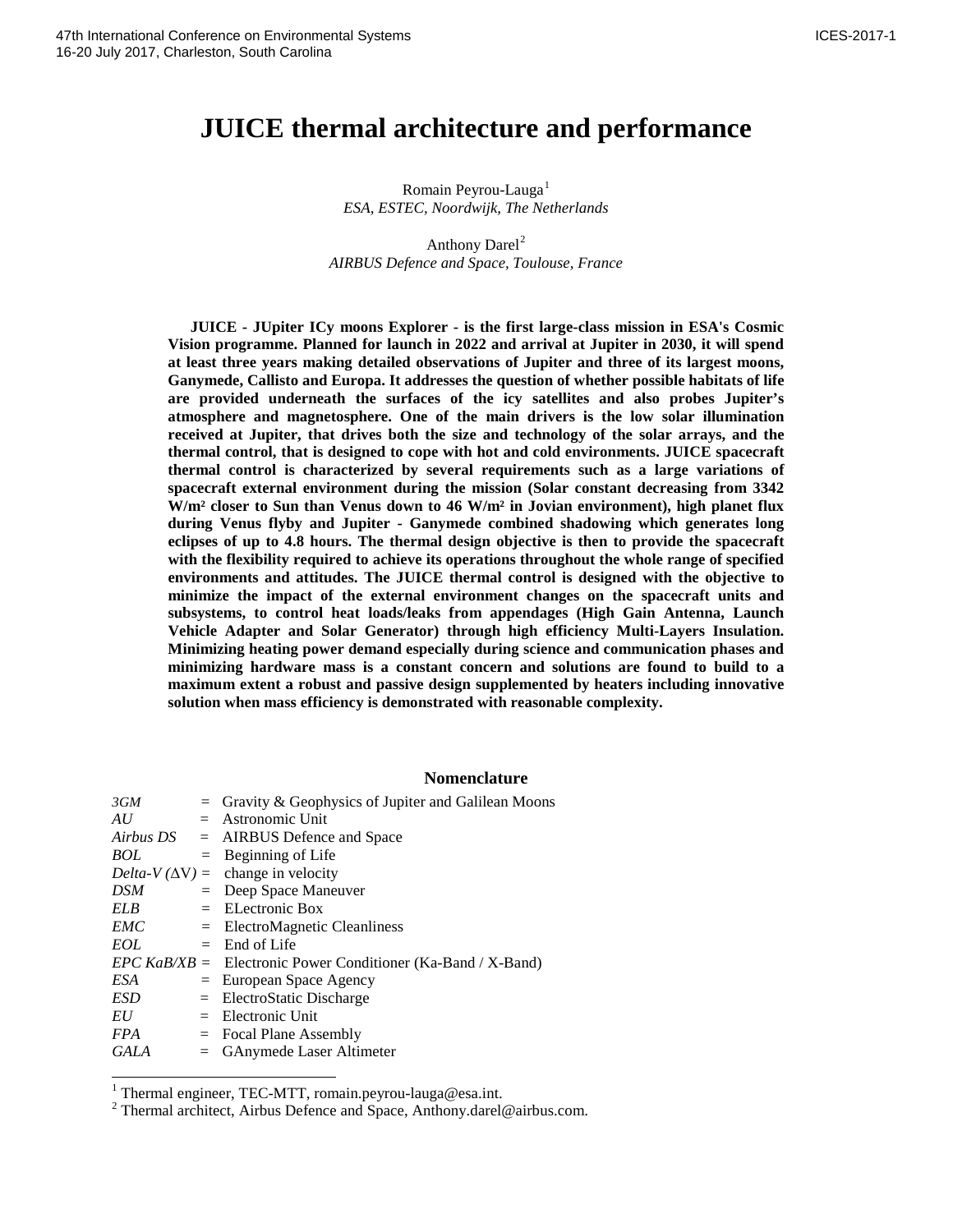| <b>GALA ELU</b>     |          | $=$ GALA ELectronic Unit                                   |  |  |
|---------------------|----------|------------------------------------------------------------|--|--|
| GALA LEU            |          | = GALA Laser Electronic Unit                               |  |  |
| HGA                 |          | $=$ High Gain Antenna                                      |  |  |
| IR                  |          | $=$ Infra-Red                                              |  |  |
| <b>JANUS</b>        | $=$      | Camera system (Jovis, Amorum ac Natorum Undique Scrutator) |  |  |
| $JANUS MEU =$       |          | JANUS Main Electronic Unit                                 |  |  |
| J-MAG               | $=$      | A magnetometer for JUICE                                   |  |  |
| <i>JMU</i>          | $=$      | <b>JUICE MAgnetometer Unit</b>                             |  |  |
| <i><b>JUICE</b></i> | $=$      | JUpiter ICy moons Explorer                                 |  |  |
| KaT                 | $=$      | Ka-Band Transmitter                                        |  |  |
| MAJIS               |          | = Moons and Jupiter Imaging Spectrometer                   |  |  |
| MLI                 |          | $=$ Multi-Layer Insulation                                 |  |  |
| MMH                 | $\equiv$ | Mono Methyl Hydrazine                                      |  |  |
| NTO                 | $=$      | Nitrogen Tetroxide Oxidizer                                |  |  |
| OН                  | $=$      | <b>Optical Head</b>                                        |  |  |
| OB                  | $=$      | <b>Optical Bench</b>                                       |  |  |
| PDR                 | $=$      | <b>Preliminary Design Review</b>                           |  |  |
| PЕ                  | $=$      | Proximity Electronic                                       |  |  |
| <b>PEP</b>          | $=$      | Particle Environment Package                               |  |  |
| <i>PCDU</i>         | $=$      | Power Control and Distribution Unit                        |  |  |
| <i>PRIDE</i>        | $=$      | Planetary Radio Interferometer & Doppler Experiment        |  |  |
| RDS                 | $\equiv$ | Receive and Digital Subsystem                              |  |  |
| <i>RIME</i>         | $=$      | Radar for Icy Moons Exploration                            |  |  |
| RIU                 |          | $=$ Remote Interface Unit                                  |  |  |
| RWI                 |          | = Radio Wave Instrument (part of RPWI instrument)          |  |  |
| <i>RPWI</i>         | $=$      | Radio & Plasma Wave Investigation                          |  |  |
| RPWI EBox           |          | $=$ RPWI ELEctronic Box                                    |  |  |
| S/C                 | $=$      | Spacecraft                                                 |  |  |
| SCM                 | $=$      | Search Coil Magnetometer (part of RPWI instrument)         |  |  |
| SSM                 |          | $=$ Second Surface Mirror                                  |  |  |
| <b>STRE</b>         | $=$      | <b>Star TRacker Electronic</b>                             |  |  |
| SWI                 | $=$      | Sub-millimeter Wave Instrument                             |  |  |
| $TB/TV$ (test)      |          | $=$ Thermal Balance (test)                                 |  |  |
| TMM                 |          | $=$ Thermal Mathematical Model                             |  |  |
| TRL                 |          | = Technology Readiness Level                               |  |  |
| <b>TRSP</b>         |          | $=$ Transponder                                            |  |  |
| TX                  |          | $=$ Transmitter (X-Band)                                   |  |  |
| TRU                 |          | $=$ Transmiter and Receiver Unit                           |  |  |
| $_{UV}$             |          | $=$ Ultra Violet                                           |  |  |
| UVS                 |          | $=$ UV imaging Spectrograph                                |  |  |
| VDA                 | $=$      | Vacuum Deposited Aluminum                                  |  |  |

# **I. Introduction**

his paper presents an overview of JUICE mission and JUICE spacecraft thermal control for both the Instruments This paper presents an overview of JUICE mission and JUICE spacecraft thermal control for both the Instruments<br>and the Platform. It corresponds to the status at the Preliminary Design Review (PDR) that was successfully passed early 2017.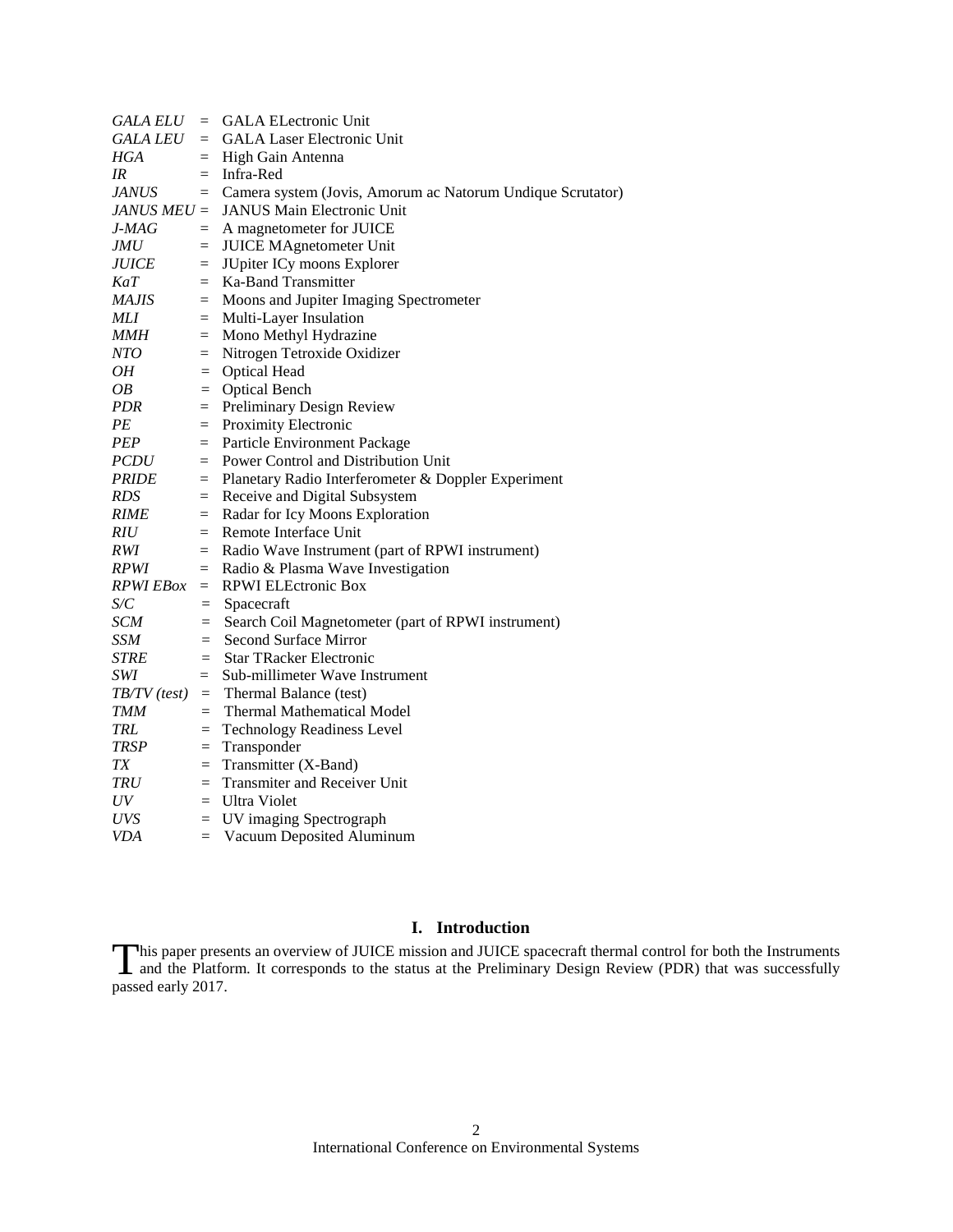# <span id="page-2-0"></span>**II. Overview of the mission**

## **A. Overview of the mission**

JUICE (JUpiter ICy moons Explorer) is the first large-class mission in ESA's Cosmic Vision programme. Planned for launch in 2022 and arrival at Jupiter in 2030, it will spend at least three years making detailed observations of Jupiter and three of its largest moons, Ganymede, Callisto and Europa. It addresses the question of whether possible habitats of life are provided underneath the surfaces of the icy satellites and also probes Jupiter's atmosphere and magnetosphere.

[Figure 1](#page-2-0) presents an artist view of JUICE Spacecraft in Jupiter tour, with a partial view of Ganymede in the foreground, Europa in the



## **B. Overview of JUICE payload**

The payload consists of 10 instruments plus one experiment that uses the spacecraft telecommunication system with ground-based instruments. This payload is aiming at addressing all of the mission's science goals which include in situ measurements of Jupiter's atmosphere and plasma environment, remote observations of the surface and interior of the three icy moons, Ganymede, Europa and Callisto.

A remote sensing package includes imaging (JANUS) and spectral-imaging capabilities from the ultraviolet to the sub-millimeter wavelengths (MAJIS, UVS, SWI). A geophysical package consists of a laser altimeter (GALA) and a radar sounder (RIME) for exploring the surface and subsurface of the moons, and a radio science experiment (3GM) to probe the atmospheres of Jupiter and its satellites and to perform measurements of the gravity fields. An in situ package comprises a powerful package to study the particle environment (PEP), a magnetometer (J-MAG) and a radio and plasma wave instrument (RPWI), including electric fields sensors and a Langmuir probe. An experiment (PRIDE) using ground-based very-long-baseline interferometry will provide precise determination of the spacecraft's position and velocity.

The **[Table 1](#page-2-1)** below lists the JUICE experiments, their primary science contribution and key characteristics.

|                          | <b>Key characteristics</b><br><b>Instrument</b>      |                                                                                                                                                                                                                                                                                                                   |
|--------------------------|------------------------------------------------------|-------------------------------------------------------------------------------------------------------------------------------------------------------------------------------------------------------------------------------------------------------------------------------------------------------------------|
| 3GM<br>(Gravity $\&$     |                                                      | A radio science package comprising a Ka transponder and an ultra-stable oscillator.<br>3GM will be used to study the gravity field - up to degree 10 - at Ganymede and the extent of internal oceans on                                                                                                           |
|                          | Geophysics of<br>Jupiter and<br>Galilean Moons)      | the icy moons, and to investigate the structure of the neutral atmospheres and ionospheres of Jupiter $(0.1 - 800)$<br>mbar) and its moons.                                                                                                                                                                       |
| $\mathfrak{D}$           | <b>GALA</b><br>(GAnymede Laser<br><i>Altimeter</i> ) | A laser altimeter for studying the tidal deformation of Ganymede and the morphology and topography of the<br>surfaces of the icy moons.<br>GALA will have a 20 m spot size and 0.1 m vertical resolution at 200 km.                                                                                               |
| 3                        | <b>JANUS</b><br>(Camera system)                      | An optical camera to study global, regional and local morphology and processes on the moons, and to perform<br>mapping of the clouds on Jupiter.<br>JANUS will have 13 filters, a 1.3 degree field of view, and spatial resolution up to 2.4 m on Ganymede and<br>about 10 km at Jupiter.                         |
| 4                        | $J-MAG$<br>(A magnetometer<br>for JUICE)             | A magnetometer to characterize the Jovian magnetic field, its interaction with the internal magnetic field of<br>Ganymede, and to study subsurface oceans of the icy moons.<br>The instrument will use fluxgates (inbound and outbound) sensors mounted on a boom.                                                |
| $\overline{\phantom{0}}$ | <b>MAJIS</b><br>(Moons and Jupiter)<br>Imaging       | A hyper-spectral imaging spectrometer for observing tropospheric cloud features and minor species on Jupiter<br>and for the characterization of ices and minerals on the surfaces of icy moons.<br>MAJIS will cover the visible and infrared wavelengths from 0.4 to 5.7 microns, with spectral resolution of 3-7 |
|                          |                                                      |                                                                                                                                                                                                                                                                                                                   |

<span id="page-2-1"></span>**Table 1. JUICE instruments.**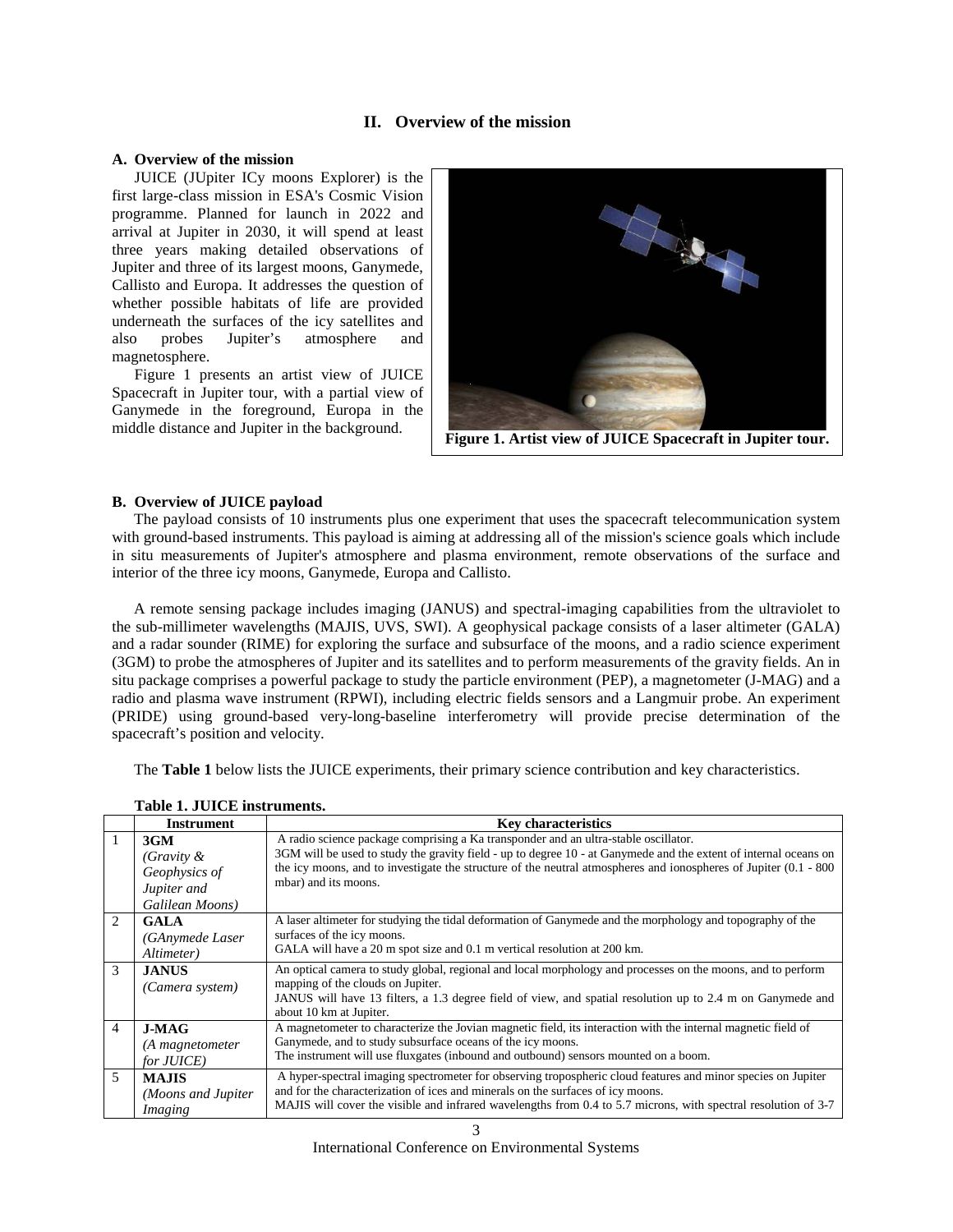|    | Spectrometer)                                         | nm. The spatial resolution will be up to 25 m on Ganymede and about 100 km on Jupiter.                                                                                                                                                                                                                                                                                                                                                                                                        |
|----|-------------------------------------------------------|-----------------------------------------------------------------------------------------------------------------------------------------------------------------------------------------------------------------------------------------------------------------------------------------------------------------------------------------------------------------------------------------------------------------------------------------------------------------------------------------------|
| 6  | <b>PEP</b><br>(Particle)<br>Environment<br>Package)   | A plasma package with sensors to characterise the plasma environment in the Jovian system.<br>PEP will measure density and fluxes of positive and negative ions, electrons, exospheric neutral gas, thermal<br>plasma and energetic neutral atoms in the energy range from <0.001 eV to >1 MeV with full angular coverage.<br>The composition of the moons' exospheres will be measured with a resolving power of more than 1000.                                                             |
| 7  | <b>RIME</b><br>(Radar for Icy<br>Moons Exploration)   | An ice penetrating radar to study the subsurface structure of the icy moons down to 9 km depth with vertical<br>resolution of up to 30 m in ice.<br>RIME will work at a central frequency of 9 MHz (1 and 3 MHz bandwidth) and will use a 16 m antenna                                                                                                                                                                                                                                        |
| 8  | <b>RPWI</b><br>(Radio & Plasma<br>Wave Investigation) | A radio plasma wave instrument to characterize the radio emission and plasma environment of Jupiter and its<br>icy moons.<br>RPWI will use a set of sensors, including two Langmuir probes to measure direct current electric field vectors<br>up to a frequency of 1.6 MHz and to characterize thermal plasma and medium- and high-frequency receivers,<br>and antennas to measure electric and magnetic fields in radio emission in the frequency range 80 kHz- 45 MHz.                     |
| 9  | <b>SWI</b><br>(Sub-millimeter<br>Wave Instrument)     | A sub-millimeter wave instrument to investigate the temperature structure, composition and dynamics of<br>Jupiter's stratosphere and troposphere, and the exospheres and surfaces of the icy moons.<br>SWI is a heterodyne spectrometer using a 30 cm antenna and working in two spectral ranges 1080-1275 GHz<br>and 530-601 GHz with spectral resolving power of $\sim$ 107.                                                                                                                |
| 10 | <b>UVS</b><br>$(UV$ imaging<br>Spectrograph)          | A UV spectrometer to characterize the composition and dynamics of the exospheres of the icy moons, to study<br>the Jovian aurorae, and to investigate the composition and structure of the upper atmosphere. The instrument<br>will perform both nadir observations and solar and stellar occultation sounding.<br>UVS will cover the wavelength range $55-210$ nm with spectral resolution of $\le 0.6$ nm. Spatial resolution will<br>reach 0.5 km at Ganymede and up to 250 km at Jupiter. |

# **C. Mission scenario**

The mission scenario features a launch in mid-2022 with Ariane 5 (backup in 2023), and with a maximum launch mass in the order of 5 tons. The interplanetary transfer takes about 7.5 years with several Earth fly-bys, one Venus fly-by and possibly one Mars fly-by in order to minimize the total ΔV. The spacecraft is injected around Jupiter thanks to a Ganymede fly-by followed by an insertion maneuver, and several subsequent Ganymede flybys are used in order to reduce orbit energy. After several moon fly-by sequences (Europa, Calisto), the spacecraft is then transferred to Ganymede with a capture maneuver into an eccentric orbit around Ganymede. Science will be performed on this eccentric orbit during 150 days followed by a circular phase, at 500 km.

Among the back-up scenarios, several of them feature a Sun closest approach at a distance of 0.64 AU from the Sun, after 1.5 years cruise (which represents more than 15000 equivalent solar hours) and Deep Space maneuvers at a distance of 0.89 AU from the Sun.

The **[Table 2](#page-3-0)** below summarizes both the nominal scenario and a synthesis of the worst hot cases found in backup scenarios.

|                |                                            | <b>Nominal scenario</b> | <b>Back-up scenarios</b> |
|----------------|--------------------------------------------|-------------------------|--------------------------|
| Launch         | Earth                                      | 01/06/2022              | > 01/06/2022             |
|                | Earth $(1)$                                | 31/05/2023              |                          |
|                | Venus                                      | 23/10/2023              | 1 fly-by Venus           |
| Fly-by         | Earth $(2)$                                | 02/09/2024              | 1 or more Earth fly-by   |
|                | <b>Mars</b>                                | 11/02/2025              | 0 or 1 Mars fly-bys      |
|                | Earth $(3)$                                | 26/11/2026              |                          |
| <b>Arrival</b> | Jupiter                                    | 07/10/2029              | > 07/10/2029             |
|                | Duration:                                  | 7.4 years               | $>$ 7.4 years            |
|                | <b>Closest distance to Sun:</b>            | $0.72 \text{ AU}$       | $0.64 \text{ AU}$        |
|                | (solar flux at that distance)              | $(2633 \text{ W/m}^2)$  | $(3333 \text{ W/m}^2)$   |
|                | <b>Closest Deep Space Maneuver to Sun:</b> | 0.91 AU                 | 0.89 AU                  |
|                | (solar flux at that distance)              | $(1648 \text{ W/m}^2)$  | $(1723 \text{ W/m}^2)$   |

<span id="page-3-0"></span>

| Table 2. JUICE nominal scenario and worst hot case scenario summary. |  |  |  |  |
|----------------------------------------------------------------------|--|--|--|--|
|----------------------------------------------------------------------|--|--|--|--|

[Figure 2](#page-4-0) illustrates one the worst hot cases found among the back-up scenarios which features both a Sun closest approach at 0.64 AU, after about 1.5 years after launch and Deep Space maneuver at 0.89 AU from the Sun.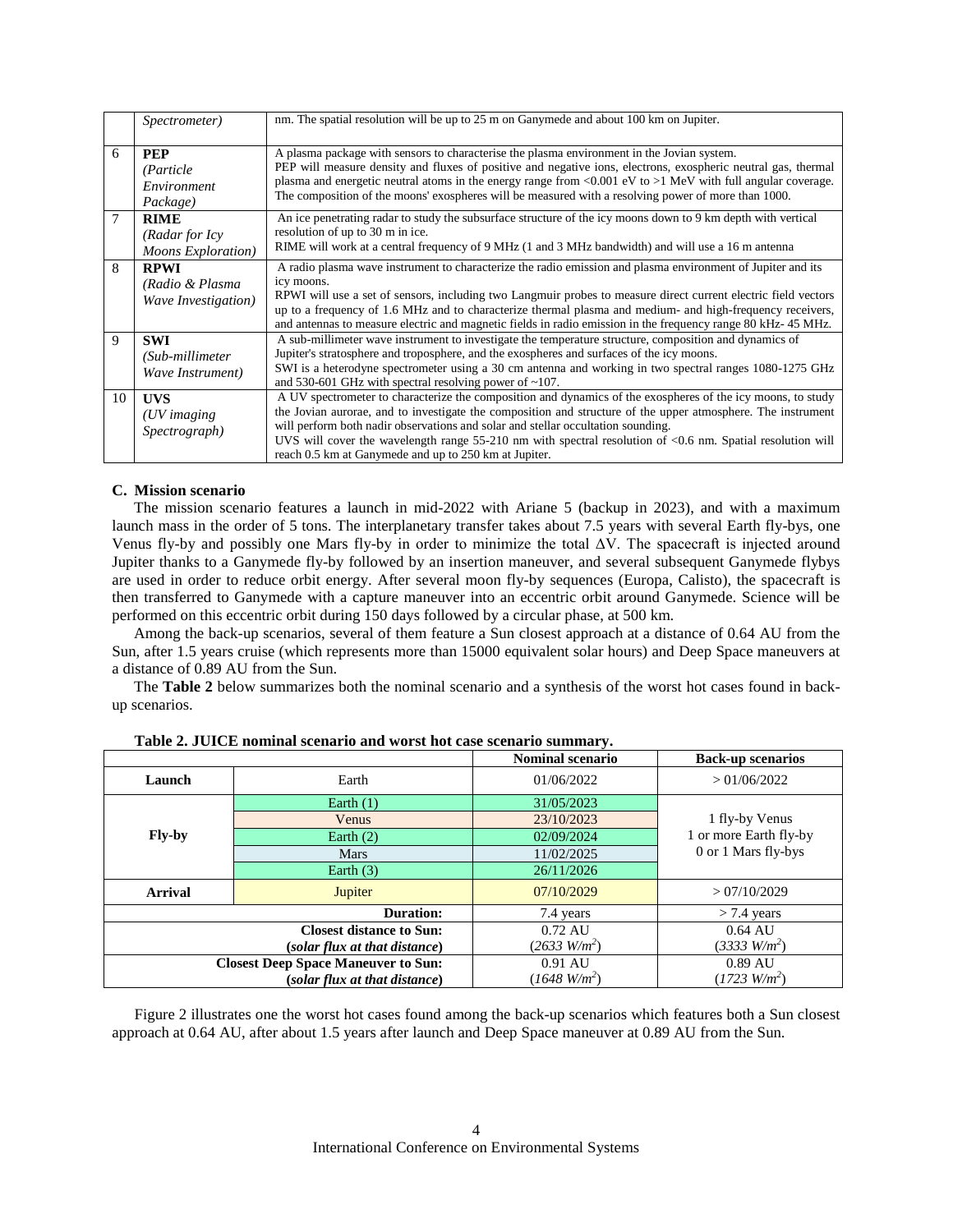

<span id="page-4-0"></span>**Figure 2. Illustration of one of the back-up scenarios featuring both hot cases for Sun closest approach (at 0.64 AU) and Deep Space maneuvres (at 0.89 AU).**

## **D. Overview of the main drivers of the mission**

#### • *Required delta V*

As for any interplanetary mission , the spacecraft design is mainly constrained by the required delta V, which corresponds to almost 2.4 km/s to be performed by the spacecraft. This results in about 2.7 tons of propellant contained in two propulsion tanks inherited from the new telecom satellite platform (Eurostar NEO), which cover all launch opportunity scenarios, including margin for a potential extension of the mission.

## • *Low solar illumination at Jupiter*

Another driver is the low solar illumination received at Jupiter, that drives both the size and technology of the solar arrays, and the thermal control, that shall be designed to cope with a cold environment at Jupiter.

## • *Harsh radiation environment*

Radiation environment around Jupiter is a major mission driver, calling for a clear shielding strategy of all equipments and an in-depth screening of electronic components.

## • *Other drivers*

Other drivers are the number of flybys leading to implement an accurate navigation, the long distance communications with the Earth requiring a large High Gain Antenna (HGA) and a rugged operational autonomy.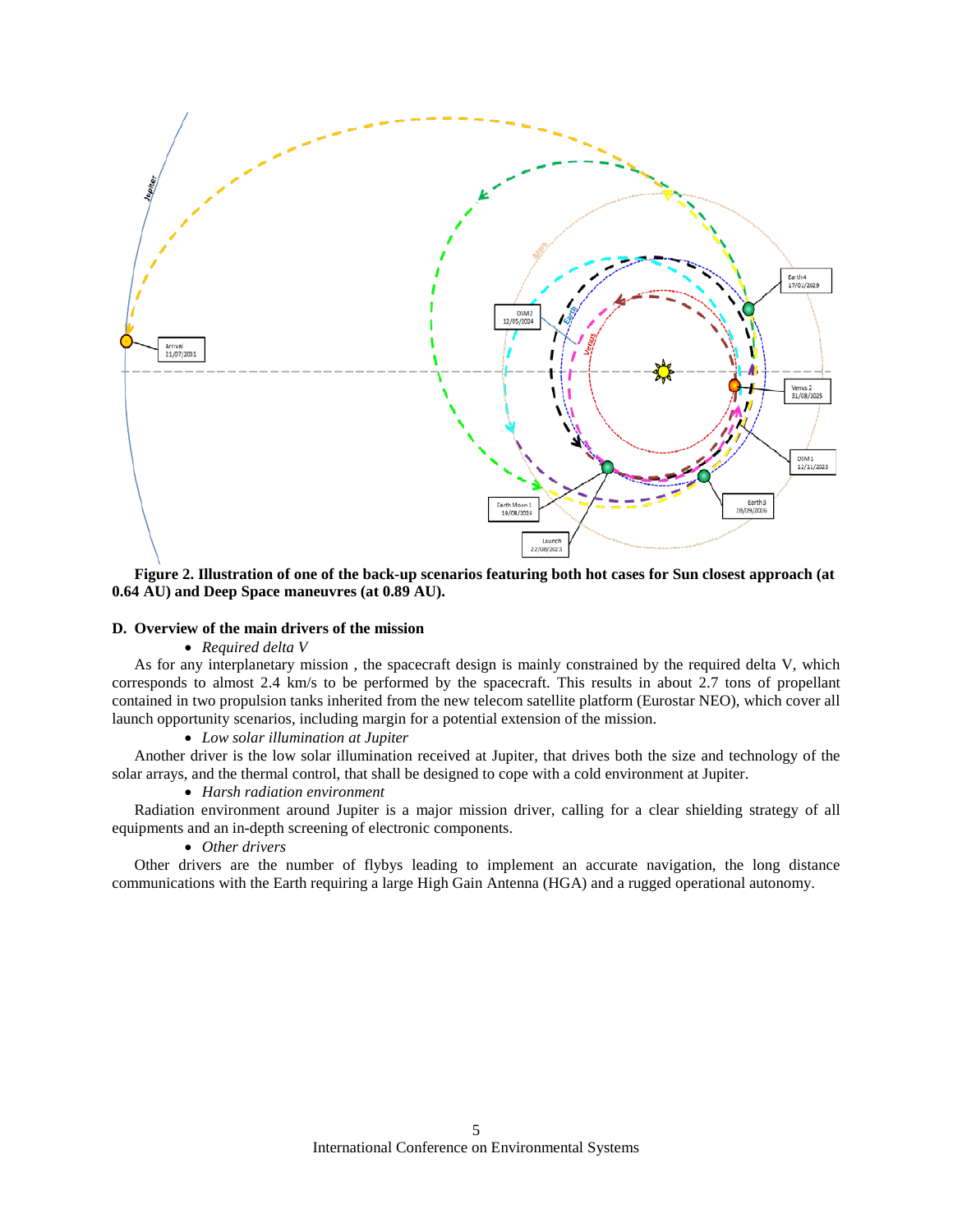# **III. Spacecraft configuration**

## **A. Overall spacecraft**

# *1. Appendages*

[Figure 3](#page-5-0) and [Figure 4](#page-6-0) present an overview of the entire spacecraft with all appendages deployed.



<span id="page-5-0"></span>**Figure 3. JUICE spacecraft with MLI (HGA side + Main engine side) (status at PDR).**

JUICE appendages encompass:

• Large solar generators

The solar array with two wings of five panels each for a total surface of 97  $m<sup>2</sup>$  along the Y axis provides 820 W at Jupiter, end of life conditions.

• A 10.6 m long boom (called MAG Boom)

The boom supports the JMAG sensors, RWI antenna and SCM sensor and is sized to meet the magnetic cleanliness requirements of JUICE while avoiding innovative design and deep modification of platform electronic or need for massive shielding.

- Four 3 m long Langmuir probes (which are part of RPWI instrument)
- The Medium Gain Antenna mounted on a boom and a mechanism allowing rotations around 2 axis.
- 2 x 8 m long antennas provided for the RIME radar instrument

RIME antenna is positioned away from propulsion plumes, minimising thermal loads and contamination from propulsion plumes and residuals.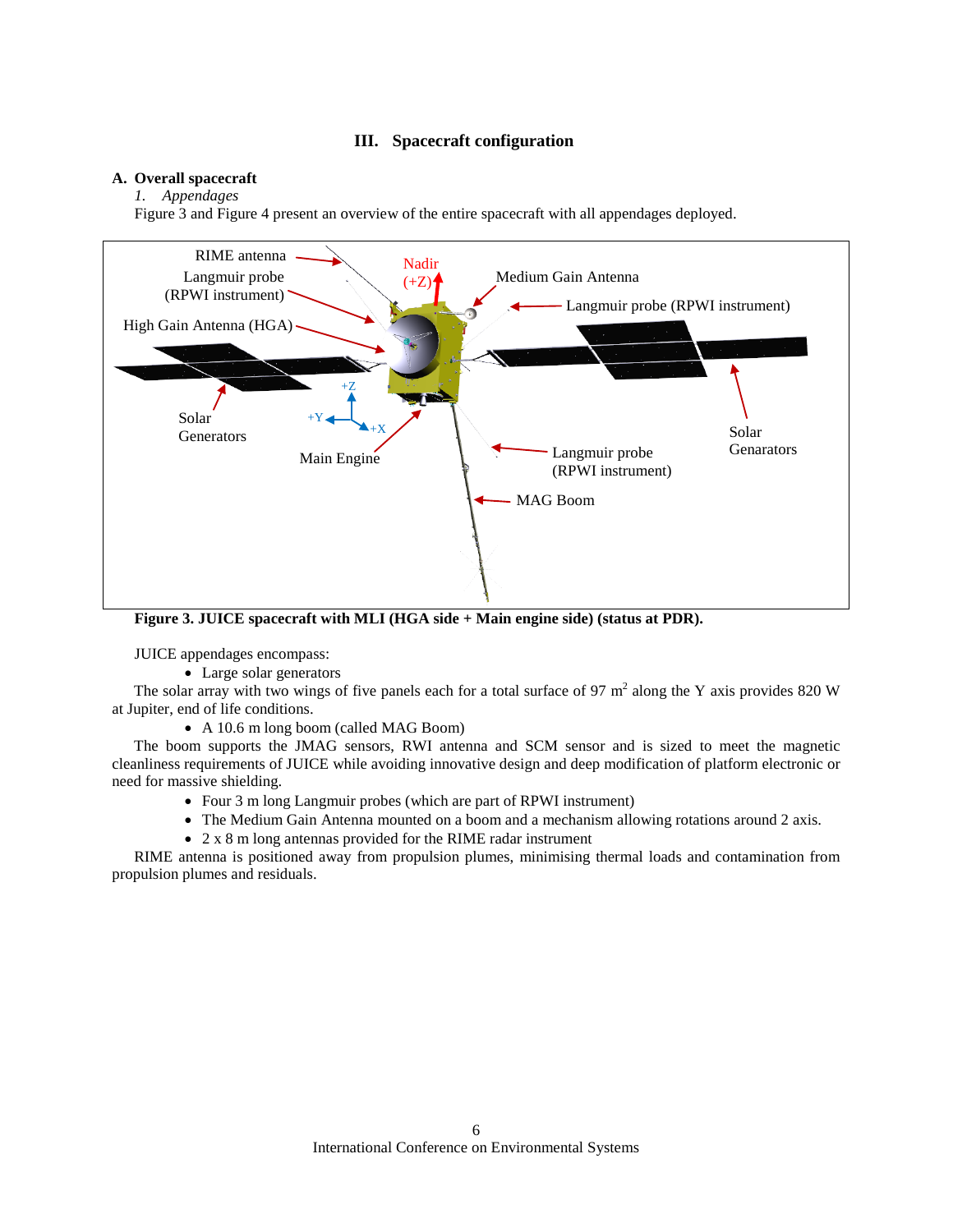

<span id="page-6-0"></span>**Figure 4. JUICE spacecraft with MLI (Nadir side + cold radiator side) (status at PDR).**

*2. Spacecraft main body*

JUICE spacecraft is based on a structure featuring a 1.4 m diameter central cylinder mounted on a cone to interface with the launcher via a standard 1666 mm diameter adaptor. The central cylinder hosts two propellant tanks, six shear walls and four lighten external walls. The other main features are:

• *High Gain Antenna (HGA)*

A 2.54 m diameter High Gain Antenna (HGA) is mounted on the -X side to download an average of 1.4 Gbits/day of science data, and to ensure TeleMetry (TM)/TeleCommand (TC) links and Radio Science Experiment (RSE). As we can see in [Figure 3,](#page-5-0) HGA is also accommodated on -X side to protect equipments from the high solar flux during the "Sun Closest approach" phase of the interplanetary transfer, this side being permanently ariented towards the Sun.

• A nadir face opposite to the main engine face.

Besides the 2 Navigation Camera's and the optical instrument's apertures (JANUS, GALA, MAJIS, SWI, UVS), this face supports also 4 PEP sensors. A series of sunshield protect the instrument from direct Sun illumination during the cruise, when –X is Sun oriented.

# • Optical Bench

An optical bench accommodating payloads with stringent pointing requirements close to Star Tracker Optical Heads and Navigation Cameras. The optical bench is positioned close to one of the vaults in order to ensure limited distances between sensors on the optical bench and the related proximity electronics inside the vault.

• 2 zenith oriented PEP sensors

Two PEP units are mounted on a secondary structure located on the zenith part of the +X wall of the spacecraft, where they are protected from the direct propulsion plumes without interfering with their fields of view.

The [Figure 5](#page-7-0) below shows JUICE spacecraft with nadir face on top. PEP sensors (nadir oriented and zenith oriented are highlighted, so are the nadir pointed instruments mounted on the Optical Bench.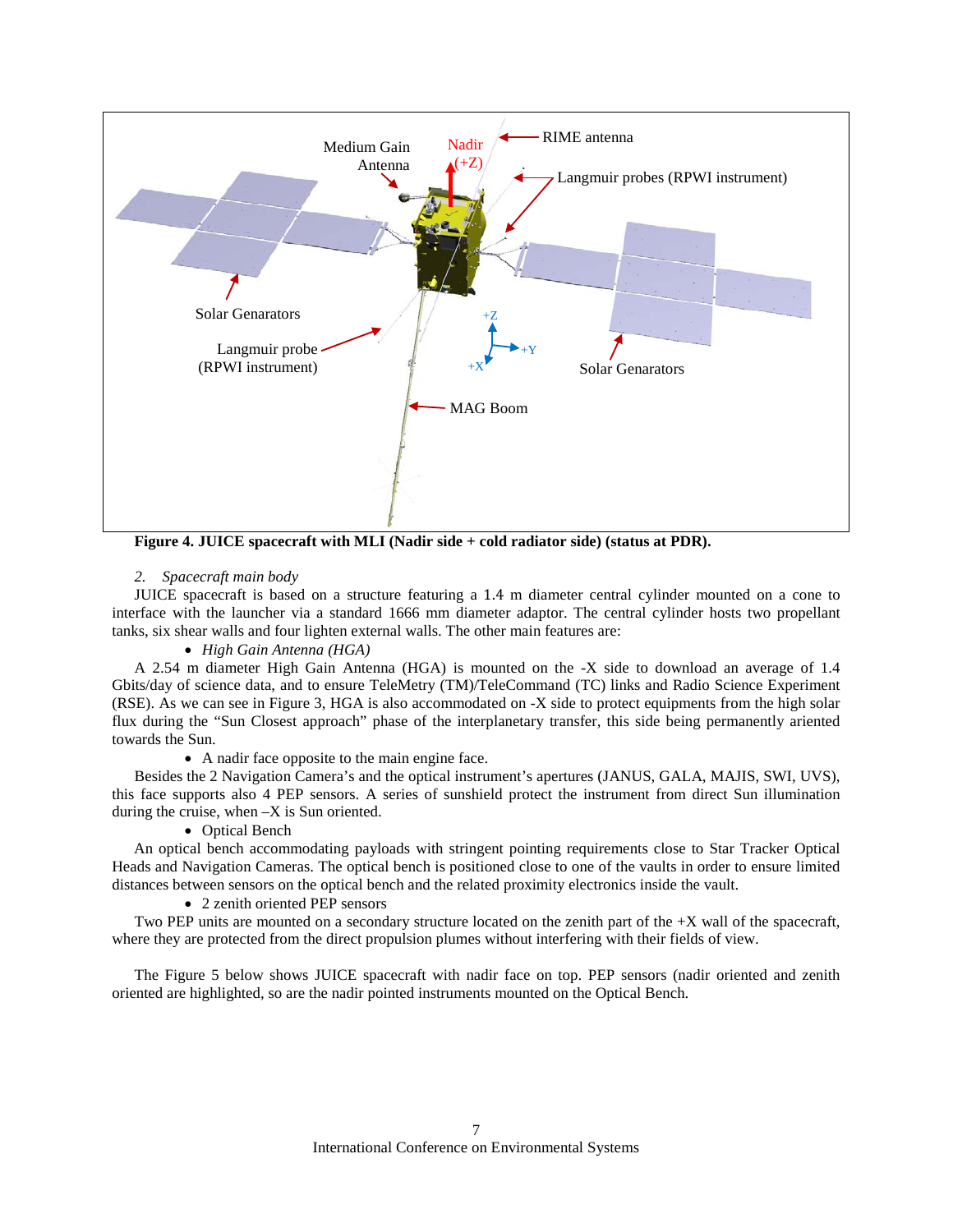

<span id="page-7-0"></span>**Figure 5. JUICE spacecraft with MLI and main radiators (status at PDR).**

- 3. *Spacecraft main internal parts*
	- 2 vaults

Two vaults along central cylinder gather most of the payloads and platform electronic units in order to provide an efficient shielding (with lead or other shielding material) against the harsh Jupiter radiation environment. They provide as well a warm thermal environment for these electronic boxes which is also beneficial for the tanks and the propulsion hardware. Besides, they represent an ElectroStatic Discharge (ESD) and ElectroMagnetic Cleanliness (EMC) tight cavity for these units. [Figure 6](#page-7-1) presents two views of +X vault (left side) and -X vault (right side) with the central cylinder and +/-Y external walls. Most of the Spacecraft units are mounted inside one of these vaults. In the figure, the Instrument electronic units' labels are written in red, Platform units' labels are written in black.



<span id="page-7-1"></span>**Figure 6. JUICE spacecraft vaults (+X and -X vaults) with central cylinder and +/-Y external walls.**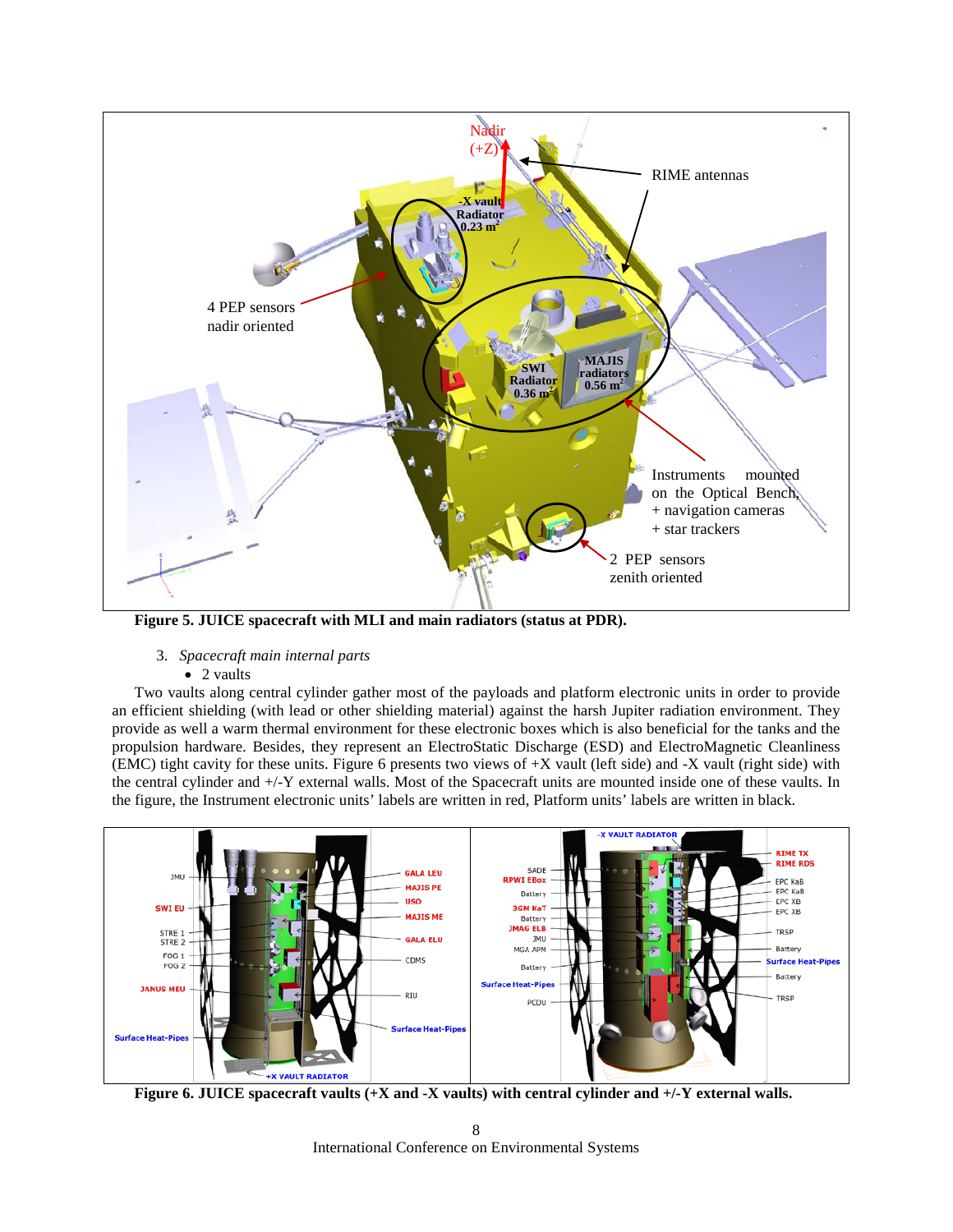## • *Propulsion system*

A 425N bi-propellant (NTO/MMH) main engine aligned with the main thrust axis to perform main mission maneuvers (Jupiter Orbit Insertion, Ganymede Orbit Insertion …) with assistance of 2x4 20N bi-propellant thrusters used for attitude control and as backup to the main engine in case of failure. 2x6 10 N bi propellant thrusters complement the Chemical Propulsion System actuators to provide a pure torque capability about the 3 axes.

## 4. *Spacecraft mass and power overview*

The [Table 3](#page-8-0) below summarizes JUICE mass and power main characteristics.

<span id="page-8-0"></span>

|             | Spacecrraft dry mass                  | $2270 \text{ kg}$                       |  |
|-------------|---------------------------------------|-----------------------------------------|--|
| <b>Mass</b> | Propellant tank capacity              | $3650 \text{ kg}$                       |  |
|             | Maximum launch mass (at nominal date) | 5 264 kg                                |  |
|             | Instruments mass                      | $224 \text{ kg}$                        |  |
|             | Solar array total power               | 820 W (End Of Life)                     |  |
| Power       | Available power for Instruments       | 180 W                                   |  |
|             | in Ganymede Circular Orbit 500 km     | 230 W (360 W during $\frac{1}{2}$ hour) |  |

## **Table 3. JUICE mass and power main characteristics (at PDR).**

# **IV. Spacecraft thermal design**

## 1. *Thermal Control System objectives*

JUICE spacecraft Thermal Control System (TCS) is in charge of maintaining all spacecraft equipment within their allowed temperature ranges during all mission phases. In particular, it provides the thermal environment and interfaces requested by the Instruments.

The TCS shall fulfill the main following objectives:

- to minimise the impact of the external environment variation on the Spacecraft units and subsystems,
- to control heat loads and heat leaks from appendages through conductive insulation and Multi Layers Insulation (MLI) blankets,
- to minimise heating power demand especially during science and communication phases,
- to contribute to instruments pointing performance by minimising temperature gradient fluctuation between instruments and star-trackers interfaces on the Optical Bench,
- to challenge design complexity versus performance gain, favour robustness and heritage while allowing final trimming after Thermal Balance (TB) test for heating power reduction optimization.
- to minimize hardware mass.

# 2. *Platform Thermal Control System principles*

Hardware and technologies are selected regarding temperatures and radiations resistance and Technology Readiness Level (TRL) level higher than 5 before the PDR. JUICE TCS mainly relies on passive thermal control (MLI, radiators, heat pipes, loop heat pipes) assisted by an actively controlled heating system via software and control thermistors. Full redundancy of the heating lines is provided. Each heater line is software-controlled using its own temperature sensor triplet and an average voting algorithm (middle temperature value is selected). The lines are simply switched on or off if the actual temperature is respectively lower or higher than the respective temperature set point which is adjustable by ground command. Fine heater control with precise proportional integral algorithm is available when required. Each individual thermal control loop can be enabled and disabled from ground.

To reduce the heat loads through the large appendages (HGA, LJF), external coatings and conductive couplings through interfaces are optimised. In particular, the HGA acts as a thermal sunshield, particularly during the cruise to Jupiter and the Sun closest approach. The spacecraft is insulated with MLI blankets to the maximum extent, the external covered surface represents more than 40  $m^2$ . When necessary some sunshields are installed to protect sensitive thermal parts such as the launcher adapter ring, the thrusters and instruments on nadir side which avoids to open radiator.

A high performance MLI is used to cover extreme hot cases (Sun Closest Approach and Venus fly-by) and cold conditions (Jovian tour). Thermal decoupling is implemented in-between structural parts when no sensitive thermal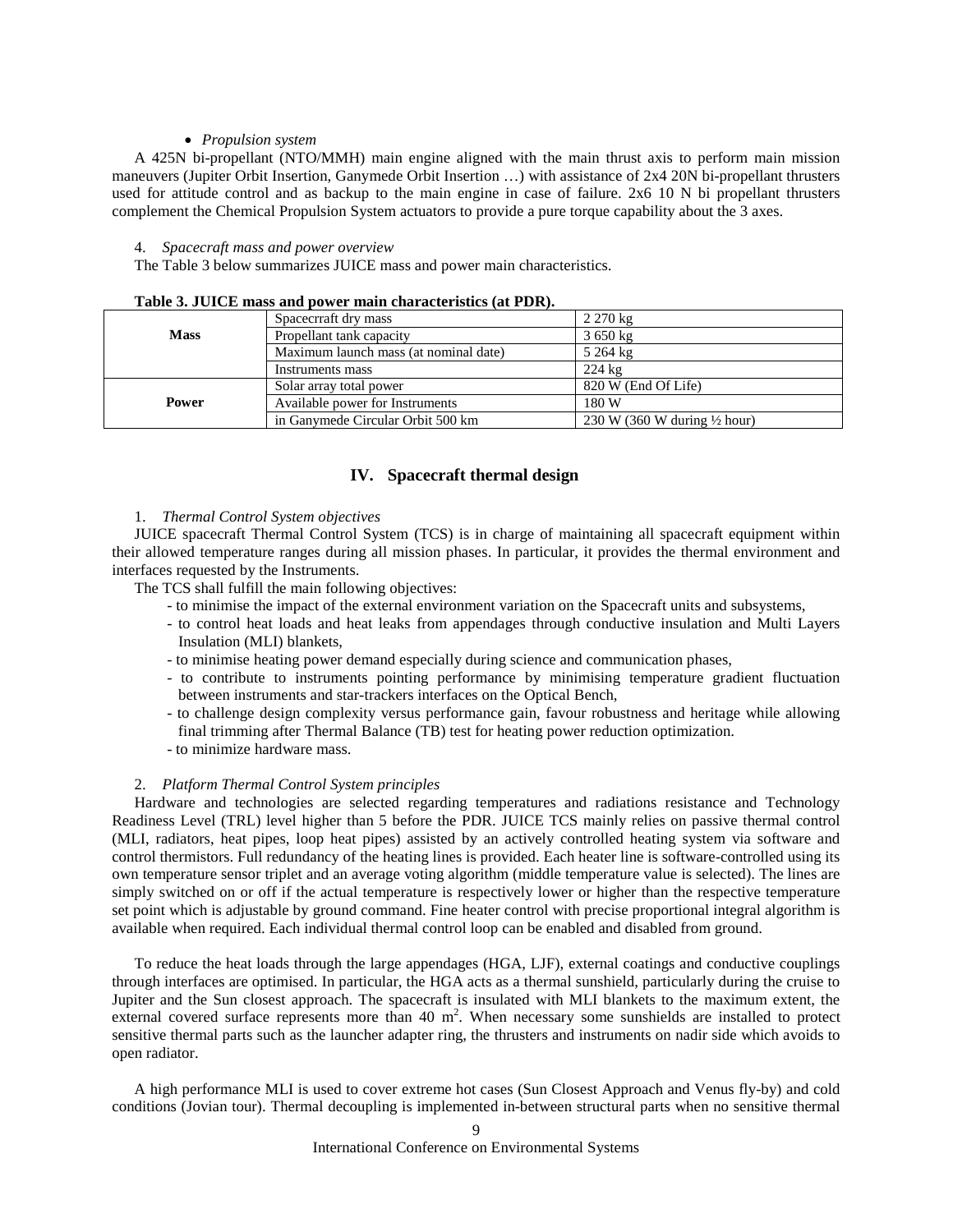elements are installed on the structure, favouring thermal link towards tanks or external elements such as thrusters, Chemical Propulsion System lines or appendices to reduce heating need.

JUICE spacecraft Thermal Control System controls particularly the following spacecraft elements,

- the vaults +/-X which comprise most of Platform units and Instruments electronics,
- the Chemical Propulsion System including tanks, lines, propellant and pressurant panels, main engine and thrusters,
- the Optical Bench,
- outside vaults units such are the batteries, the Solar Array Drive Mechanisms (SADM), the Reaction Wheels and the thrusters.

JUICE MLI will be designed and manufactured by RUAG Austria, and should be optimized (in term of efficiency vs. mass) with a number of layers between 15 to 25. External layer of Sun exposed MLI during Sun closest approach phase will be STAMET coated black kapton 160XC to guarantee a high electrical conductivity while the ratio solar absorptivity / emissivity leads to tolerable temperatures on the first external layers. The other sides, which remain in the shade during the hottest part of the cruise have black kapton 160XC as external layer.

A high insulation efficiency is required for the MLI to limit heat leaks in cold Jupiter environment and thus limit needed heating power to keep JUICE units within their temperature ranges. The targeted MLI efficiency is presented in [Table 4.](#page-9-0) It relies on past project such as GAIA or on-going project such as EUCLID. Besides, preliminary MLI characterization tests have confirmed the feasibility of such MLI efficiency and a real scale Thermal Demonstrator Model of JUICE MLI will be manufactured and tested in ESTEC beginning of 2018.

## **Table 4. Targetted MLI efficiency for JUICE external MLI.**

<span id="page-9-0"></span>

| Median MLI  | $-200\textdegree C$         | $-100^{\circ}$ C             | $0^{\circ}\mathrm{C}$       | $+100^{\circ}$ C               |
|-------------|-----------------------------|------------------------------|-----------------------------|--------------------------------|
| temperature |                             |                              |                             |                                |
| Linearized  | $0.004$ W/m <sup>2</sup> /K | $0.0085$ W/m <sup>2</sup> /K | $0.018$ W/m <sup>2</sup> /K | $0.038 \text{ W/m}^2/\text{K}$ |
| efficiency  |                             |                              |                             |                                |

For the PDR thermal analysis, external MLI are modelled with a combination of linear coefficient (equivalent surface conductance) and a radiative coefficient (equivalent emissivity). Large MLI and small MLI (typically smaller then  $100 \text{ cm}^2$ ) use different sets of coefficients as presented in the .These coefficients cover the targeting MLI efficiency (presented i[n Table 4\)](#page-9-0) in a conservative way:

| Table 5. Radiative and conductive MLI coefficients for JUICE external MLI thermal analysis (PDR |  |
|-------------------------------------------------------------------------------------------------|--|
| status).                                                                                        |  |

|           | linear coefficient              | radiative coefficient          |
|-----------|---------------------------------|--------------------------------|
| Large MLI | $0.0014$ W/m <sup>2</sup> /K    | $0.007 \text{ m}^2/\text{m}^2$ |
| Small MLI | $0.0028 \text{ W/m}^2/\text{K}$ | $0.014 \text{ m}^2/\text{m}^2$ |

3. *Instrument thermal control and thermal interface*

**[Table 6](#page-10-0)** below presents JUICE instruments accommodation on the Spacecraft, their thermal control principles and their typical operational temperature range.

It exists mainly 3 types of Instrument unit thermal interface:

- Instrument units which are conductively controlled by the Spacecraft (highlighted in pink in the table).
- Instrument units which are thermally decoupled from the Spacecraft but require a cold finger provided by the Spacecraft for an internal part (highlighted in green in the table).
- Thermally decoupled units with a fully independent thermal control (highlighted in blue).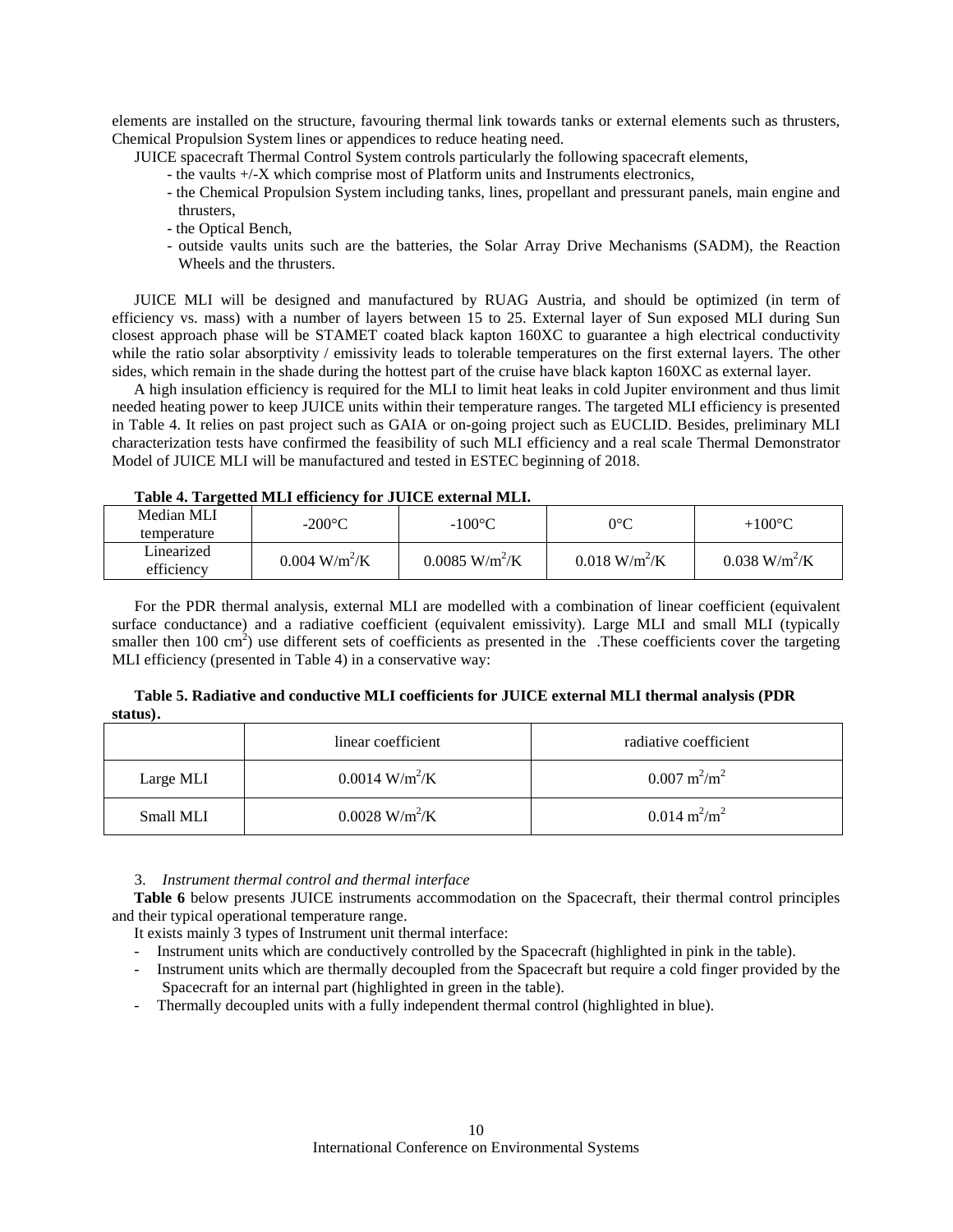<span id="page-10-0"></span>

|    | <b>Instrument</b> | Accommodation                           | we occur mou uniclus accommounton and thermal control principie.<br>Thermal control / Operational design temperature range                                          |
|----|-------------------|-----------------------------------------|---------------------------------------------------------------------------------------------------------------------------------------------------------------------|
| 1  | 3GM               | 2 units in the vault                    | - 1 unit mounted on heat-pipes, 1 unit mounted on one of the vault walls,                                                                                           |
|    |                   |                                         | - Conductively controlled [-20 / +50°C].                                                                                                                            |
| 2  | <b>GALA</b>       | 2 units in the vault                    | - Mounted on heat-pipes.                                                                                                                                            |
|    |                   |                                         | - Conductively controlled $[-20/50^{\circ}\text{C}]$ .                                                                                                              |
|    |                   | <b>Transmiter</b> and                   | - Thermally decoupled from the OB.                                                                                                                                  |
|    |                   | <b>Receiver Unit</b>                    | All dissipative components are thermally controlled by a S/C cold finger $(+5 / +30^{\circ}C)$ .                                                                    |
|    |                   | (TRU) mounted on a                      | The cold finger encompasses a high efficient flexible thermal strap and 2 mini Loop                                                                                 |
|    |                   | bracket which is on                     | Heat Pipes coupled to a radiator on S/C nadir side                                                                                                                  |
|    |                   | the Optical Bench                       | Ultimately, GALA detector are thermally controlled with a Peltier thermo-electric<br>cooler to guarantee a better thermal stability.                                |
|    |                   | (OB)                                    | The TRU has survival, anti-contamination and decontamination heaters.                                                                                               |
| 3  | <b>JANUS</b>      | 1 unit in the vault                     | - Mounted on heat-pipes.                                                                                                                                            |
|    |                   |                                         | - Conductively controlled $[-20/50^{\circ}\text{C}]$                                                                                                                |
|    |                   | Proximity Electronic                    | - Controlled by a S/C cold finger $[-20 / +20^{\circ}C]$ .                                                                                                          |
|    |                   | on a bracket                            | The cold finger encompasses a high efficient flexible thermal strap coupled to a                                                                                    |
|    |                   |                                         | radiator on S/C nadir side.                                                                                                                                         |
|    |                   | Optical Head (OH)                       | - Therrmally decoupled from the OB.<br>OH Focal Plane Assembly (FPA) is thermally controlled by a $S/C$ cold finger (-45 / -                                        |
|    |                   | mounted on the<br>Optical Bench (OB)    | 40°C). which encompasses a high efficient flexible thermal strap coupled to a radiator                                                                              |
|    |                   |                                         | on S/C cold side.                                                                                                                                                   |
|    |                   |                                         | JANUS OH has operational heaters in its optical cavity, survival heaters for its                                                                                    |
|    |                   |                                         | mechanisms (door and filter wheel).                                                                                                                                 |
| 4  | <b>J-MAG</b>      | 1 unit in the vault                     | - Mounted on heat-pipes.                                                                                                                                            |
|    |                   |                                         | - Conductively controlled [-20 / +50°C]<br>- Therrmally decoupled from the Boom                                                                                     |
|    |                   | 3 sensors mounted<br>on the Boom        | - 2 of the 3 sensors have heaters (survival and operational mode)                                                                                                   |
|    |                   |                                         |                                                                                                                                                                     |
| 5  | <b>MAJIS</b>      | 1 unit in the vault                     | - Mounted on heat-pipes.<br>- Conductively controlled $[-20/50^{\circ}\text{C}]$                                                                                    |
|    |                   | Optical Head (OH)                       | - Therrmally decoupled from the OB.                                                                                                                                 |
|    |                   | mounted on the                          | The OH and 1 of the detectors are passively cooled with a radiator on S/C cold side                                                                                 |
|    |                   | Optical Bench (OB)                      | with a targeted operational temperature $\langle -140^{\circ}$ C. The IR detector is thermally                                                                      |
|    |                   |                                         | decoupled from the OH structure and is passively cooled with a second radiator,                                                                                     |
|    |                   |                                         | targeting an operational temperature below -183°C.                                                                                                                  |
| 6  | <b>PEP</b>        | $6$ sensors $+1$                        | The OH has survival, anti-contamination and decontamination and operational heaters.<br>- Therrmally decoupled from the S/C                                         |
|    |                   | electronic box, all                     | - The electronic box has its own radiator                                                                                                                           |
|    |                   | mounted on brackets                     | Most of the sensors have decontamination and/or survival heaters. They operate at                                                                                   |
|    |                   | or on a shared                          | various temperature range, usually close to $[0/430^{\circ}\text{C}]$                                                                                               |
|    |                   | structure                               |                                                                                                                                                                     |
| 7  | <b>RIME</b>       | 2 units in the vaults                   | - 2 units mounted on heat-pipes, matching network unitsconductively coupled to one                                                                                  |
|    |                   | + matching network<br>units on S/C wall | of the S/C walls.<br>- Vault units conductively controlled $[-20/50^{\circ}\text{C}]$ , matching metwork units in wider                                             |
|    |                   |                                         | temperature ranges                                                                                                                                                  |
| 8  | <b>RPWI</b>       | 1 unit in the vault                     | - Mounted on heat-pipes.                                                                                                                                            |
|    |                   |                                         | - Conductively controlled $[-20/50^{\circ}\text{C}]$                                                                                                                |
|    | X                 | 2 sensors mounted                       | - Therrmally decoupled from the Boom                                                                                                                                |
|    |                   | on the Boom                             | - 1 of the 2 sensors has a heater (survival mode)                                                                                                                   |
|    |                   | 4 langmuir probes                       | - Therrmally decoupled from the S/C                                                                                                                                 |
|    |                   | mounted on the                          | - The release mechanisms are controlled with heaters until full deployment                                                                                          |
|    |                   | external walls                          |                                                                                                                                                                     |
| 9  |                   |                                         | - Mounted on heat-pipes.                                                                                                                                            |
|    | <b>SWI</b>        | 1 unit in the vault                     | - Conductively controlled [-20 / +50°C]                                                                                                                             |
|    |                   | <b>Transmiter</b> and                   | - Thermally decoupled from the OB.                                                                                                                                  |
|    |                   | <b>Receiver Unit</b>                    | - In the TRU, the mixers are passively cooled with a radiator on S/C cold side with a                                                                               |
|    |                   | (TRU) mounted on a                      | targeted operational temperature $<$ -140 $^{\circ}$ C. A High efficiency flexible thermal strap                                                                    |
|    |                   | bracket which is on                     | connects the mixers to a dedicated radiator which is mounted on the same bracket as                                                                                 |
|    |                   | the Optical Bench                       | the TRU                                                                                                                                                             |
|    |                   | (OB)                                    | - Also in the TRU, the E-Band Amplifiers are thermally controlled by a S/C cold<br>finger $(.50 / +0°C)$ which encompasses the same kind of high efficient flexible |
|    |                   |                                         | thermal strap and a radiator on S/C nadir side.                                                                                                                     |
| 10 | <b>UVS</b>        | Mounted on the OB                       | - Therrmally decoupled from the S/C                                                                                                                                 |
|    |                   | with decoupling                         | UVS has its own radiator on S/C cold side and survival heaters.                                                                                                     |
|    |                   | blades                                  |                                                                                                                                                                     |
|    |                   |                                         |                                                                                                                                                                     |

**Table 6. JUICE instruments accommodation and thermal control principle.**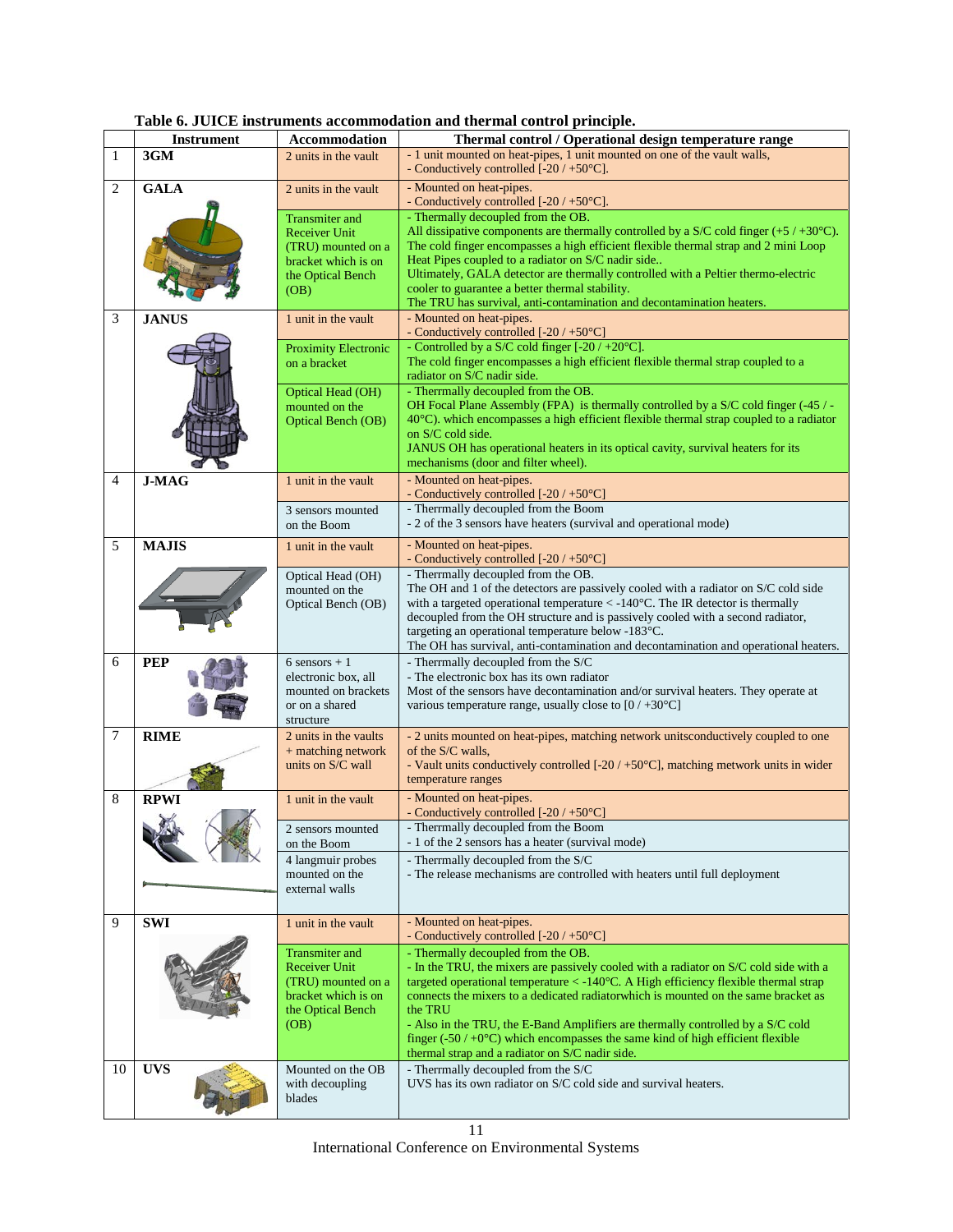

[Figure 7](#page-11-0) presents a simplified overview of main instrument thermal control and their thermal interface with the spacecraft. The emphasis is laid on the remote sensing instruments mounted on the Optical Bench.

<span id="page-11-0"></span>**Figure 7. Simplified overview of main instrument thermal control and thermal interface with the spacecraft.**

The accommodation of the Instrument on the Optical Bench is illustrated below in [Figure 8](#page-11-1) (PDR preliminary design). Star Trackers Optical Heads and Navigation Cameras are also mounted on the Optical Bench.



<span id="page-11-1"></span>**Figure 8. Accommodation of the Instrument on the Optical Bench (viewed from +X side –left- and from –X side –right-).**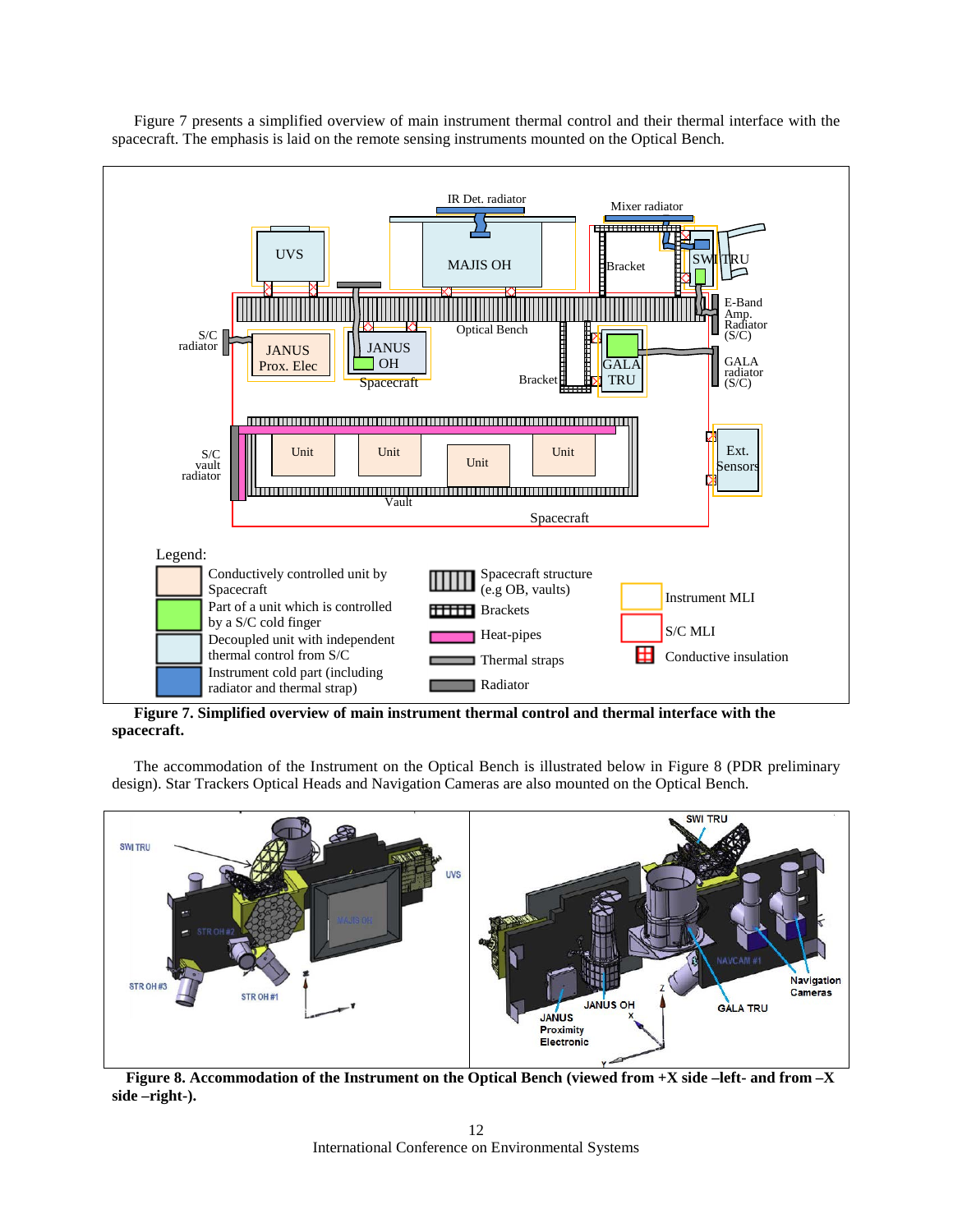# **V. Overview of JUICE Spacecraft thermal analysis**

*1. Thermal model overview and thermal analysis cases* [Figure 9](#page-12-0) below presents an overview of JUICE thermal model.



#### <span id="page-12-0"></span>**Figure 9. JUICE external model - global view.**

The thermal analysis of the S/C was carried out by analysing the following six scenarios:

- Sun Closest Approach (SCA) with communication units full dissipation:
	- The Sun Closest Approach (SCA) case corresponds to the highest solar flux encountered during the mission (3342  $W/m^2 \otimes 0.64$  AU) with a high value of dissipation (communication mode ~423 W). This is the "worst case hot" scenario for the spacecraft, -X vault in particular. This case is also a design case for the radiators of elements on the -X side that are exposed to Sun flux (-Z side Sun Analog Sensor (SAS) and -X side thrusters)
- Venus Gravity Assist (VGA):

This case has an important solar flux combined with the Venus albedo flux. This is a potential hot case for elements with low inertia.

Mars Proximity:

This is the hottest case for –Z side and thus, the main design driver for the LJF coating.

Cold Cruise:

The Cold Cruise case-scenario corresponds to the lowest solar flux encountered during the mission. This is the Spacecraft lowest case, and was used for the sizing of heater lines.

- Europa flyby:

The Europa flyby scenario is an ESA design scenario and has a high transient dissipation (particularly on the instruments) on a very cold thermal environment.

- Ganymede Circular Orbit at 500 km altitude (GCO-500):

GCO-500 is an ESA design scenario, and has the highest sustained dissipation of payload.

The Europa flyby and GCO-500 scenarios constitute the main sizing cases for the  $+X$  vault radiator and the instrument radiators.

#### *2. Thermal analysis results overview*

Sun Closest Approach (SCA) is the main sizing case for -X radiators, and once properly sized, no hot temperature specifications are exceeded during the SCA worst case (at 0.64 AU from the Sun), which confirms the validity of the thermal design adopted for this hot case. Batteries and Reaction Wheels are the two set of units showing the most reduced margin.

The Venus Gravity Assist case corresponds to an important incoming solar flux  $(2655 \text{ W/m}^2)$  combined with the albedo flux from Venus (Albedo coefficient 78% with 229K planet temperature). This case is run as a potential hot case for elements with low thermal inertia. No hot temperature specifications are neither exceeded during Venus Gravity Assist worst hot case. Even considering the transient effect of the Venus albedo flux, component and structure temperatures are below those of Sun Closest Approach (an average of 3°C).